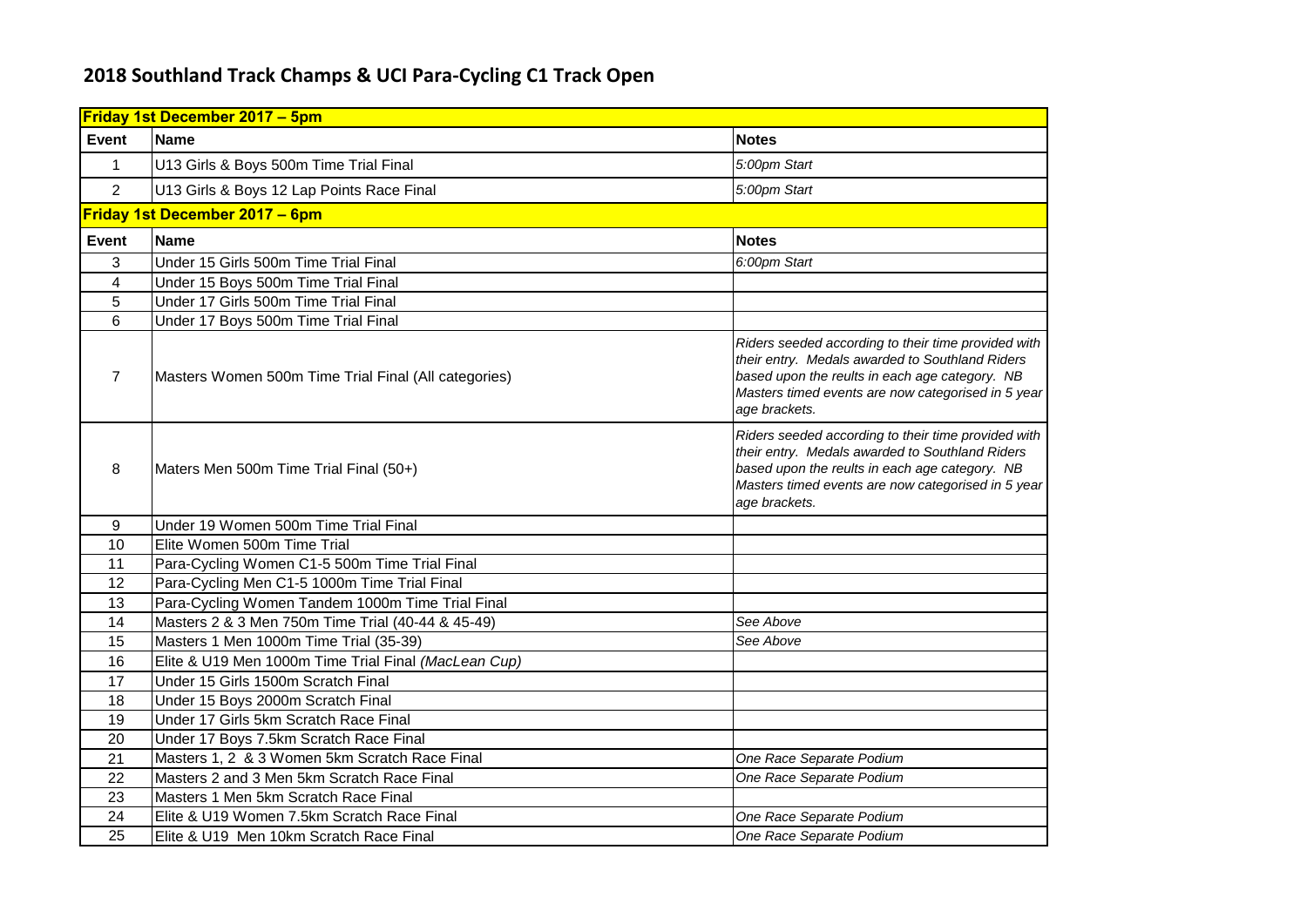| <b>Saturday 2nd December 2017 - 9am</b> |                                                               |                                                                                                                                                                                                                                                                                                                                                                                                        |
|-----------------------------------------|---------------------------------------------------------------|--------------------------------------------------------------------------------------------------------------------------------------------------------------------------------------------------------------------------------------------------------------------------------------------------------------------------------------------------------------------------------------------------------|
| Event                                   | <b>Name</b>                                                   | <b>Notes</b>                                                                                                                                                                                                                                                                                                                                                                                           |
| 26                                      | Masters Women 2000m Individual Pursuit Qualifying             | Riders seeded according to their time provided with<br>their entry. Finals to be held in age categories with<br>enough riders. Fastest two qualifiers in each<br>Category to 1-2 Final, next two quaifiers to 3-4 final.<br>NB Masters timed events are now categorised in 5<br>year age brackets. All other Riders/places are<br>based upon their qualifying times in the respective<br>age category. |
| 27                                      | Para-Cycling Women C1- 5 3000m Individual Pursuit Qualifying  |                                                                                                                                                                                                                                                                                                                                                                                                        |
| 28                                      | Para-Cycling Men C1-3 3000m Individual Pursuit Qualifying     |                                                                                                                                                                                                                                                                                                                                                                                                        |
| 29                                      | Para-Cycling Men C4-5 4000m Individual Pursuit Qualifying     |                                                                                                                                                                                                                                                                                                                                                                                                        |
| 30                                      | Para-Cycling Women Tandem 3000m Individual Pursuit Qualifying |                                                                                                                                                                                                                                                                                                                                                                                                        |
| 31                                      | Under 17 Girls Sprint Qualifying                              | Top 8 to Quarterfinals subject to entry numbers                                                                                                                                                                                                                                                                                                                                                        |
| 32                                      | Under 17 Boys Sprint Qualifying                               | Top 8 to Quarterfinals subject to entry numbers                                                                                                                                                                                                                                                                                                                                                        |
| 33                                      | Under 19 Women Sprint Qualifying                              | Top 8 to Quarterfinals subject to entry numbers                                                                                                                                                                                                                                                                                                                                                        |
| 34                                      | Elite Women Sprint Qualifying                                 | Top 8 to Quarterfinals subject to entry numbers                                                                                                                                                                                                                                                                                                                                                        |
| 35                                      | Under 19 Men Sprint Qualifying                                | Top 8 to Quarterfinals subject to entry numbers                                                                                                                                                                                                                                                                                                                                                        |
| 36                                      | Elite Men Sprint Qualifying                                   | Top 8 to Quarterfinals subject to entry numbers                                                                                                                                                                                                                                                                                                                                                        |
| 37                                      | Under 17 Girls Sprint Quarterfinals                           | 1 ride. Top 4 to Semi Finals                                                                                                                                                                                                                                                                                                                                                                           |
| 38                                      | Under 17 Boys Sprint Quarterfinals                            | 1 ride. Top 4 to Semi Finals                                                                                                                                                                                                                                                                                                                                                                           |
| 39                                      | Under 19 Women Sprint Quarterfinals                           | 1 ride. Top 4 to Semi Finals                                                                                                                                                                                                                                                                                                                                                                           |
| 40                                      | Elite Women Sprint Quarterfinals                              | 1 ride. Top 4 to Semi Finals                                                                                                                                                                                                                                                                                                                                                                           |
| 41                                      | Under 19 Men Sprint Quarterfinals                             | 1 ride. Top 4 to Semi Finals                                                                                                                                                                                                                                                                                                                                                                           |
| 42                                      | Elite Men Sprint Quarterfinals                                | 1 ride. Top 4 to Semi Finals                                                                                                                                                                                                                                                                                                                                                                           |
| 43                                      | Masters 3 Men 5km Points Race Final                           | 4 sprints – every 5 laps                                                                                                                                                                                                                                                                                                                                                                               |
| 44                                      | Masters 2 Men 7.5km Points Race Final                         | 5 sprints - every 6 laps                                                                                                                                                                                                                                                                                                                                                                               |
| 45                                      | U17 Girls Sprint Semi Finals                                  | Best of 3. Winners to gold final, Losers to 3-4 finals                                                                                                                                                                                                                                                                                                                                                 |
| 46                                      | Under 17 Boys Sprint Semi-finals                              | Best of 3. Winners to gold final, Losers to 3-4 finals                                                                                                                                                                                                                                                                                                                                                 |
| 47                                      | Under 19 Women Sprint Semi-finals                             | Best of 3. Winners to gold final, Losers to 3-4 finals                                                                                                                                                                                                                                                                                                                                                 |
| 48                                      | Elite Women Sprint Semi-finals                                | Best of 3. Winners to gold final, Losers to 3-4 finals                                                                                                                                                                                                                                                                                                                                                 |
| 49                                      | Under 19 Men Sprint Semi-finals                               | Best of 3. Winners to gold final, Losers to 3-4 finals                                                                                                                                                                                                                                                                                                                                                 |
| 50                                      | Elite Men Sprint Semi-finals                                  | Best of 3. Winners to gold final, Losers to 3-4 finals                                                                                                                                                                                                                                                                                                                                                 |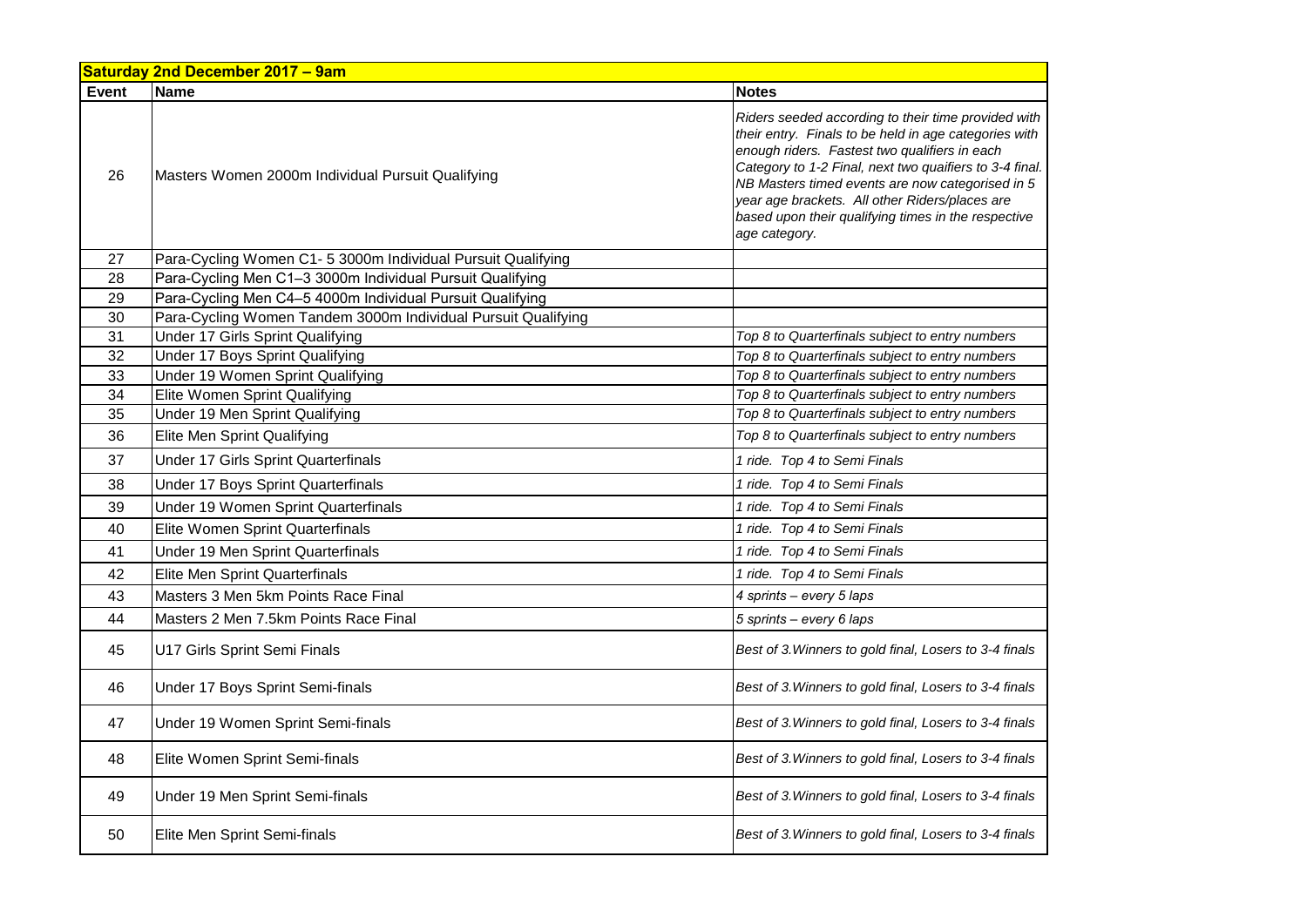| 51 | Masters 1 Men 10km Points Race Final                     | 5 sprints - every 8 laps                         |
|----|----------------------------------------------------------|--------------------------------------------------|
|    | Sprint Semifinals- 2 <sup>nd</sup> ride                  |                                                  |
| 52 | Masters Women 2000m Individual Pursuit Final             | For each Category with Sufficient numbers        |
|    | Sprint Semifinals 3 <sup>rd</sup> ride if necessary      |                                                  |
| 53 | Para-Cycling Women C1-5 3000m Individual Pursuit Final   |                                                  |
| 54 | Para-Cycling Men C1-3 3000m Individual Pursuit Final     |                                                  |
| 55 | Para-Cycling Men C4-5 4000m Individual Pursuit Final     |                                                  |
| 56 | Para-Cycling Women Tandem 3000m Individual Pursuit Final |                                                  |
| 57 | Under 17 Girls Sprint Finals                             | Best of 3                                        |
| 58 | Under 17 Boys Sprint Finals                              | Best of 3                                        |
| 59 | Under 19 Women Sprint Finals                             | Best of 3                                        |
| 60 | Elite Women Sprint Finals                                | Best of 3                                        |
| 61 | Under 19 Men Sprint Finals                               | Best of 3                                        |
| 62 | Elite Men Sprint Finals                                  | Best of 3                                        |
| 63 | Under 15 Girls 5km Points Race Final                     | 4 sprints - every 5 laps (To be confirmed)       |
|    | Sprint Finals - 2 <sup>nd</sup> Ride                     |                                                  |
| 64 | Under 15 Boys 7.5km Points Race Final                    | 3 sprints - every 10 laps                        |
|    | Sprint Finals 3 <sup>rd</sup> ride if necessary          |                                                  |
| 65 | Under 17 Girls 5km Points Race Final                     | 4 sprints - every 5 laps                         |
| 66 | Under 17 Boys 10km Points Race Final                     | 4 sprints - every 10 laps                        |
| 67 | Masters Women 5km Points Race Final                      | 4 sprints - every 5 laps; Combined Race Separate |
|    |                                                          | Podium                                           |
| 68 | Elite & U19 Women 10km Points Race Final                 | 4 sprints - every 10 laps                        |
| 69 | Elite & U19 Men 15km Points Race Final                   | 6 sprints - every 10 laps                        |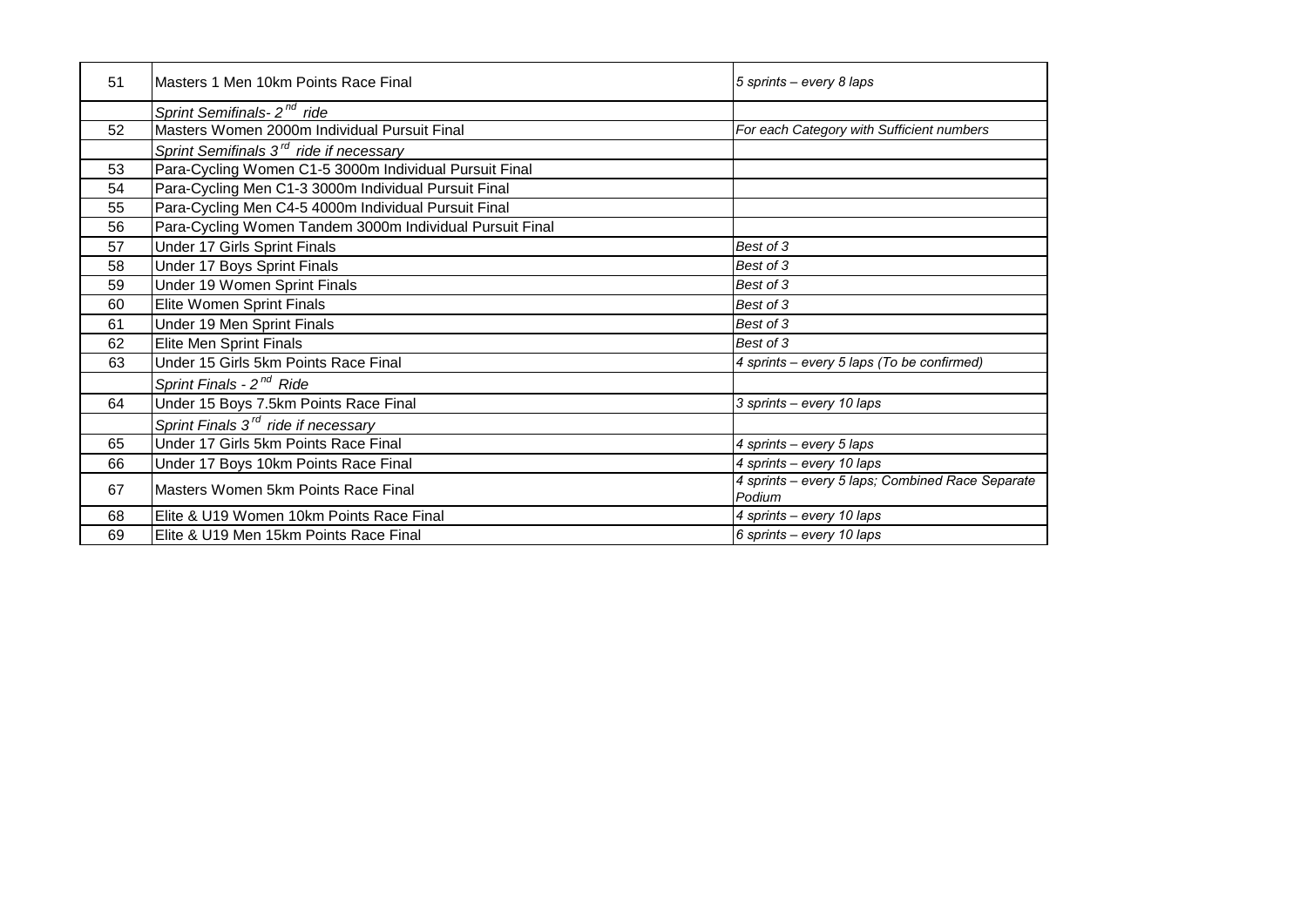| Sunday 3rd December 2017 - 10am |                                                                                      |                                                                                                                                                                                                                                                                                                                                                                                                        |
|---------------------------------|--------------------------------------------------------------------------------------|--------------------------------------------------------------------------------------------------------------------------------------------------------------------------------------------------------------------------------------------------------------------------------------------------------------------------------------------------------------------------------------------------------|
| Event                           | <b>Name</b>                                                                          | <b>Notes</b>                                                                                                                                                                                                                                                                                                                                                                                           |
| 70                              | Under 19 Women 2000m Individual Pursuit Qualifying                                   | Top 2 to Final, next 2 fastest to 3-4 final.<br>Southland Riders ranked on Qualifying times if<br>need be                                                                                                                                                                                                                                                                                              |
| 71                              | Under 17 Girls 2000m Individual Pursuit Qualifying                                   | Top 2 to Final, next 2 fastest to 3-4 final.<br>Southland Riders ranked on Qualifying times if<br>need be                                                                                                                                                                                                                                                                                              |
| 72                              | Under 17 Boys 2000m Individual Pursuit Qualifying                                    | Top 2 to Final, next 2 fastest to 3-4 final.<br>Southland Riders ranked on Qualifying times if<br>need be                                                                                                                                                                                                                                                                                              |
| 73                              | Masters Men 4+ 2000m Individual Pursuit Qualifying                                   | Riders seeded according to their time provided with<br>their entry. Finals to be held in age categories with<br>enough riders. Fastest two qualifiers in each<br>Category to 1-2 Final, next two quaifiers to 3-4 final.<br>NB Masters timed events are now categorised in 5<br>year age brackets. All other Riders/places are<br>based upon their qualifying times in the respective<br>age category. |
| 74                              | Masters Men 1,2 & 3 3000m Individual Pursuit Qualifying                              | Riders seeded according to their time provided with<br>their entry. Finals to be held in age categories with<br>enough riders. Fastest two qualifiers in each<br>Category to 1-2 Final, next two quaifiers to 3-4 final.<br>NB Masters timed events are now categorised in 5<br>year age brackets. All other Riders/places are<br>based upon their qualifying times in the respective<br>age category. |
| 75                              | Elite Women 3000m Individual Pursuit Qualifying                                      | Top 2 to Final, next 2 fastest to 3-4 final.<br>Southland Riders ranked on Qualifying times if<br>need be                                                                                                                                                                                                                                                                                              |
| 76                              | Under 19 Men 3000m Individual Pursuit Qualifying                                     | Top 2 to Final, next 2 fastest to 3-4 final.<br>Southland Riders ranked on Qualifying times if<br>need be                                                                                                                                                                                                                                                                                              |
| 77                              | Elite Men 4000m Individual Pursuit Qualifying                                        | Top 2 to Final, next 2 fastest to 3-4 final.<br>Southland Riders ranked on Qualifying times if<br>need be                                                                                                                                                                                                                                                                                              |
| 78                              | Masters Women 1, 2 & 3 Keirin Heats if needed or Straight Final depending on Entries | <b>Heats or Straight Final</b>                                                                                                                                                                                                                                                                                                                                                                         |
| 79                              | Masters Men Keirin 1,2,& 3 Heats - Subject to Enties may be split subject to Entries | 2 heats, top 3 to final                                                                                                                                                                                                                                                                                                                                                                                |
| 80                              | U19 and Elite Women Keirin Heats                                                     | 2 heats, top 3 to final                                                                                                                                                                                                                                                                                                                                                                                |
| 81                              | U19 Men Keirin Heats                                                                 | 2 heats, top 3 to final                                                                                                                                                                                                                                                                                                                                                                                |
| 82                              | Elite Men Keirin Heats                                                               | 2 heats, top 3 to final                                                                                                                                                                                                                                                                                                                                                                                |
| 83                              | Under 13 Girls 7 Boys Derby Final                                                    |                                                                                                                                                                                                                                                                                                                                                                                                        |